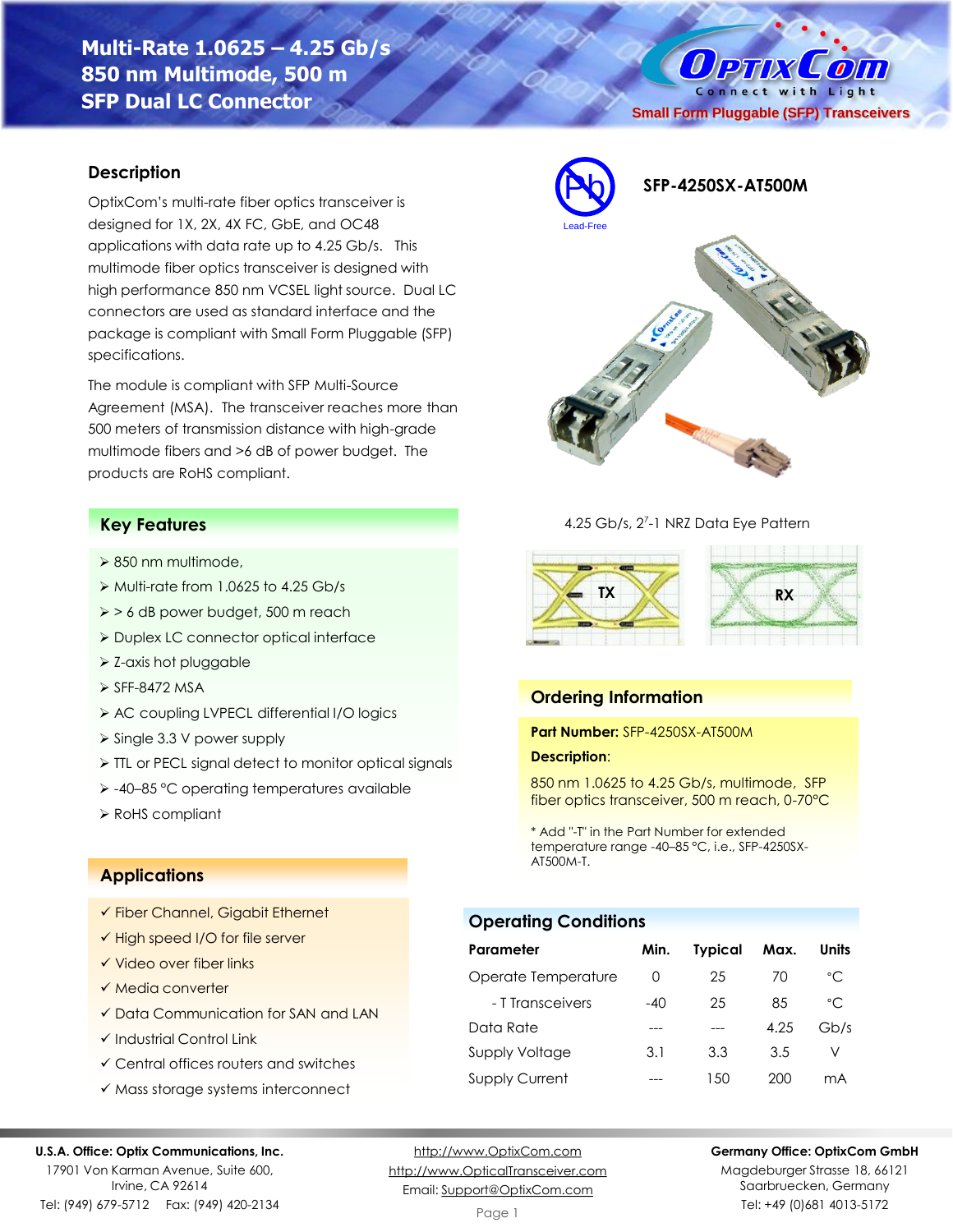

## **Absolute Maximum Ratings**

| Parameter                                | Symbol                | Min.   | Max.       | Units        |
|------------------------------------------|-----------------------|--------|------------|--------------|
| Storage Temperature                      | Tst                   | $-40$  | 85         | °C           |
| <b>Supply Voltage</b>                    | <b>Vcc</b>            | $-0.5$ | 6.0        | V            |
| Input Voltage                            | <b>V<sub>IN</sub></b> | $-0.5$ | <b>Vcc</b> | V            |
| <b>Operating Current</b>                 | lop                   | ---    | 400        | mA           |
| Output Current                           | lo                    | ---    | 50         | mA           |
| Soldering Temperature (10 sec. on leads) | Tsd                   | ---    | 260        | $^{\circ}$ C |

# **Transmitter Electro-Optical Characteristics**

| Parameter                                 | Symbol                | Min.     | <b>Typical</b> | Max.   | <b>Units</b> |
|-------------------------------------------|-----------------------|----------|----------------|--------|--------------|
| Differential Input Voltage <sup>1</sup>   | $\Delta V$ i          | 0.4      |                | 1.8    | $\vee$       |
| Differential Input Impedance <sup>2</sup> | Z                     | ---      | 100            | ---    | ohm          |
| Optical Output Power <sup>3</sup>         | P <sub>O</sub>        | $-9$     | ---            | $-3$   | dBm          |
| Optical Wavelength                        | $\lambda$             | 830      | 850            | 860    | nm           |
| Relative Intensity Noise                  | <b>RIN</b>            | ---      |                | $-118$ | dB/Hz        |
| Spectral Width (rms)                      | $\varDelta\lambda$    | ---      | $---$          | 0.85   | nm           |
| TX Disable Voltage - High                 | <b>VDH</b>            | 2.0      | $---$          | Vcc    | $\vee$       |
| TX Disable Voltage - Low                  | <b>V<sub>DL</sub></b> | $\Omega$ |                | 0.8    | $\vee$       |
| <b>TX Fault Output - High</b>             | $V$ FH                | 2.0      |                | Vcc    | $\vee$       |
| TX Fault Output - Low                     | $V_{FL}$              | $\Omega$ |                | 0.8    | $\vee$       |
| <b>TX Disable Assert Time</b>             | Tass                  | ---      |                | 10     | μS           |
| <b>TX Disable Deassert Time</b>           | Tdisass               |          |                | 1.0    | ms           |
| Time to Initialize                        | Tas                   | ---      |                | 300    | ms           |
| TX Fault from Fault to Assertion          | Tfault                | ---      |                | 100    | μS           |
| TX Disable Time to Start Reset            | Treset                | 10       |                |        | μS           |

Notes:

- 1. Applied to AC LVPECL I/O coupling. See the design guide for proper termination.
- 2. Single ended will be 50 ohm for each signal line.
- 3. Output of coupling optical power into 50/125 µm MMF.
- 4. Optical eye diagram is compliant with IEEE 802.3z and 1x/2x/4X FC standards.

**Class 1 Laser Product Complies with 21 CFR 1040.10 and 1040.11**

**U.S.A. Office: Optix Communications, Inc.** 17901 Von Karman Avenue, Suite 600, Irvine, CA 92614 Tel: (949) 679-5712 Fax: (949) 420-2134







TÜVRheinland

**Germany Office: OptixCom GmbH** Magdeburger Strasse 18, 66121 Saarbruecken, Germany Tel: +49 (0)681 4013-5172